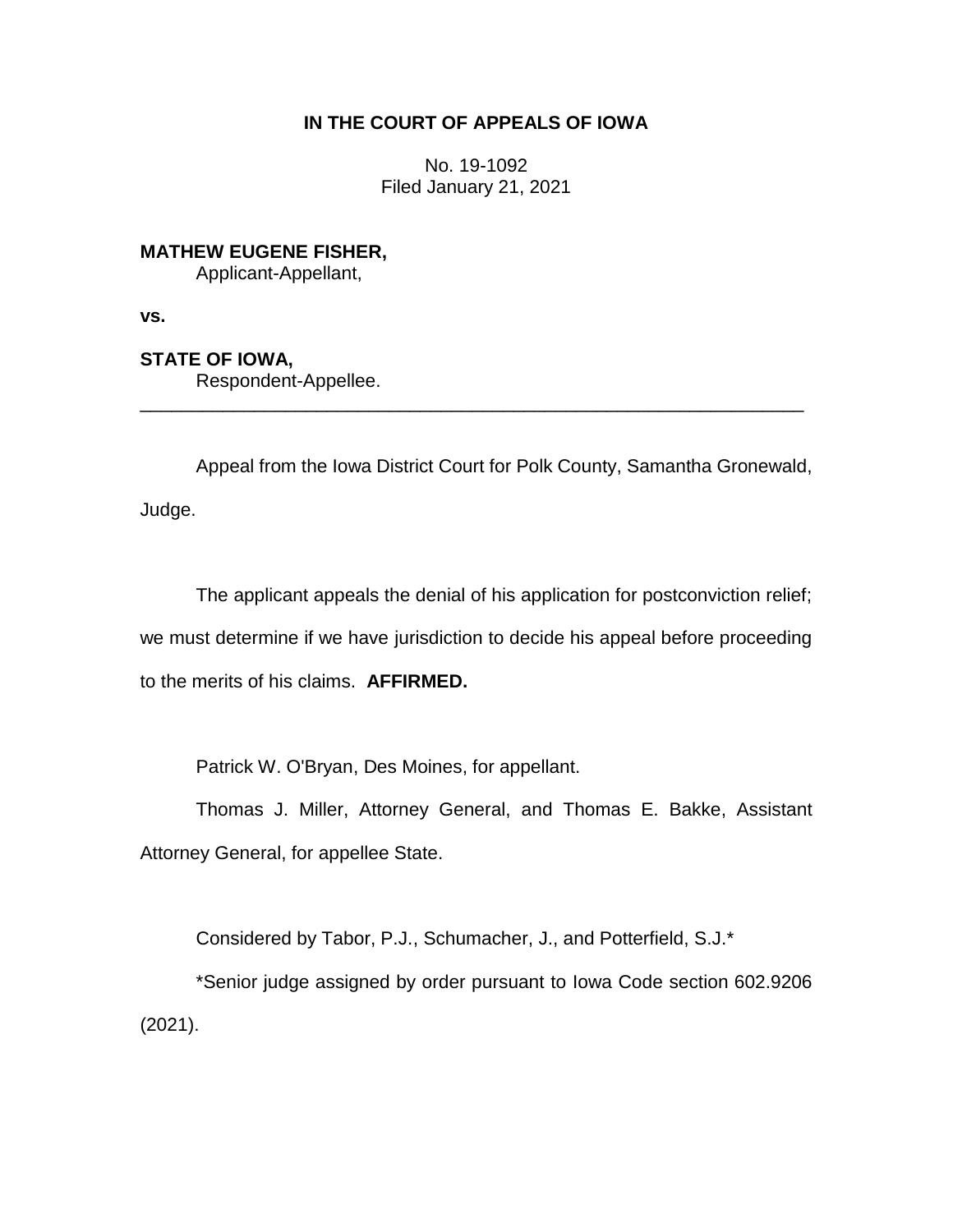## **POTTERFIELD, Senior Judge.**

In 2014, Matthew Fisher pled guilty to five charges (over three different cases) in a single plea proceeding.<sup>1</sup> Based on a joint recommendation from the State and Fisher's trial counsel, Fisher was given a suspended forty-five year prison sentence and sent to drug treatment as part of his probation. Fisher eventually absconded from the drug-treatment facility, and in 2015, his original prison sentence was imposed.

Fisher filed an application for postconviction relief (PCR). He alleged he received ineffective assistance from trial counsel because counsel allowed him to plead guilty without ensuring he was competent to do so. He also claimed he was actually innocent of the second-degree theft he pled guilty to in FECR279054.

Following a hearing, the district court filed a written ruling denying Fisher's

PCR application on June 19, 2019.

 $\overline{a}$ 

On June 28, Fisher filed an informational copy of a notice of appeal with the clerk of our supreme court. Our supreme court filed an order almost one month later, on July 26, which stated:

Upon review of the district court's docket it appears the appellant did not file the notice of appeal with the district court within 30 days of the entry of the challenged order. *See* Iowa Rs. App. P. 6.101(1)(b) (requiring a notice of appeal to be filed within 30 days of the final order or judgment), 6.102(2) (stating an appeal "is taken by filing a notice of appeal with the clerk of the district court . . . within the time provided in rule 6.101(1)(b)").Consequently, this court may not have jurisdiction over this appeal.

Within fourteen days of the date of this order, the appellant shall file with this court a statement addressing whether this court

<sup>1</sup> Fisher pled guilty to eluding (FECR276910); theft in the first degree and theft in the second degree (FECR278523); and theft in the second degree and criminal mischief in the second degree (FECR279054). All five charges included the habitual-offender enhancement.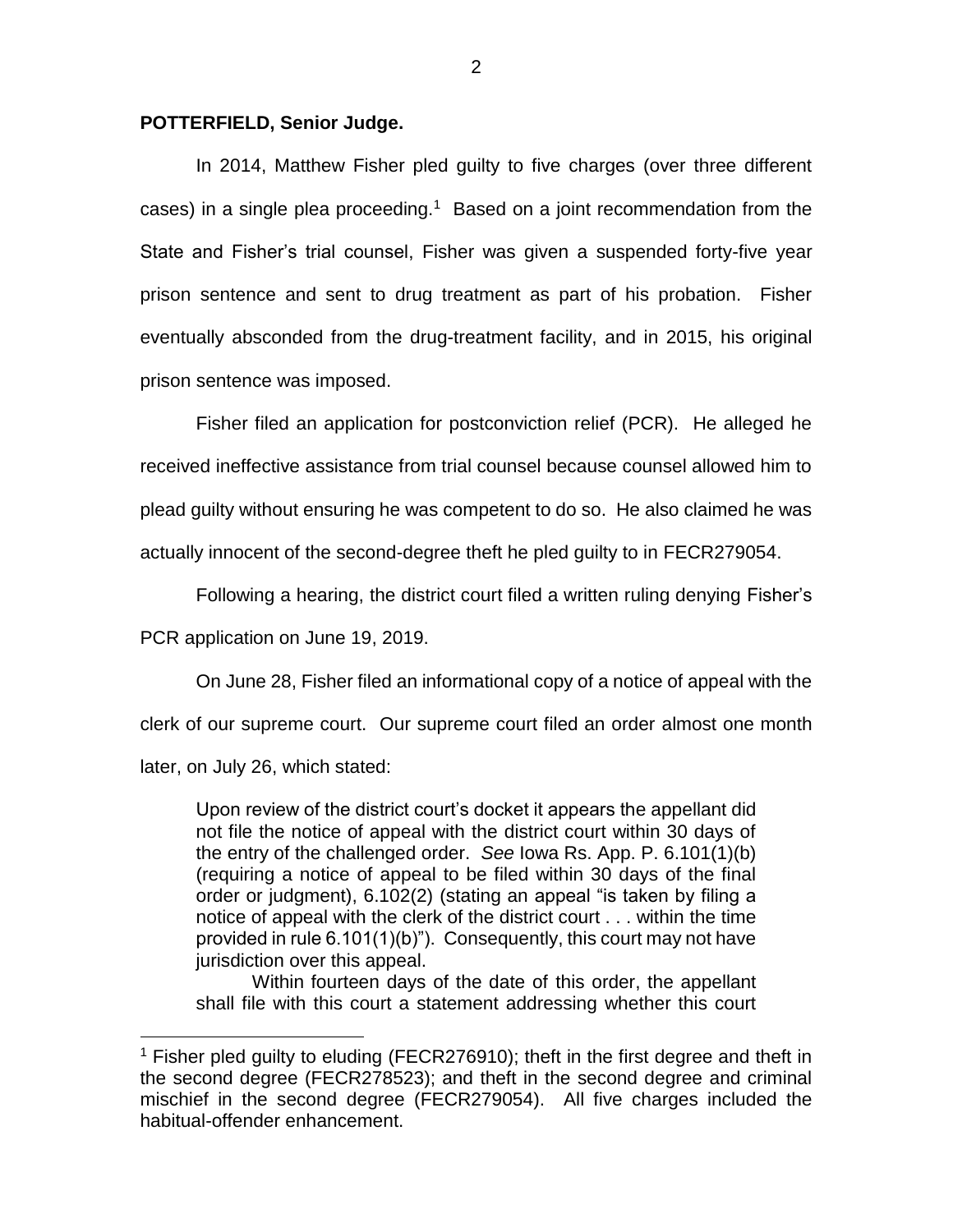has jurisdiction to hear the appeal. The appellee may respond to the statement within fourteen days of his filing.

At the end of September, our supreme court filed an additional order, stating in part:

On August 5, 2019 appellant's counsel filed a statement. On August 12, 2019 he supplemented that statement and included appellant's affidavit indicating he mailed a notice of appeal to the clerk of the district court at the same time he mailed the informational copy to the clerk of this court. The State did not file a statement or response. A review of the district court docket reveals a notice of appeal has never been filed.

The supreme court ordered "the issue of whether the court has jurisdiction shall be submitted with the appeal. The parties shall brief the issue whether the court should grant appellant a delayed appeal." It later transferred the case to us.

**I. Delayed Appeal.** "The time limitations for the filing of notice of appeal to this court are jurisdictional in both civil [and] criminal cases." *Swanson v. State*, 406 N.W.2d 792, 792 (Iowa 1987). Ordinarily failure to timely file notice of appeal deprives us of appellate jurisdiction, and we are duty bound to dismiss an untimely appeal. *See, e.g.*, *Robco Transp., Inc. v. Ritter*, 356 N.W.2d 497, 498 (Iowa 1984). However, the supreme court recognizes an inherent authority to grant delayed appeals in "those instances where a valid due process argument might be advanced should the right of appeal be denied." *Swanson*, 406 N.W.2d at 793. Whether a delayed appeal should be granted depends upon the circumstances of the case. *State v. Anderson*, 308 N.W.2d 42, 46 (Iowa 1981).

In an affidavit filed in August 2019, Fisher attested that he mailed notices of appeal to our supreme court and the district court at the same time—in late June 2019. Accepting this as true, Fisher timely mailed his notice of appeal to the district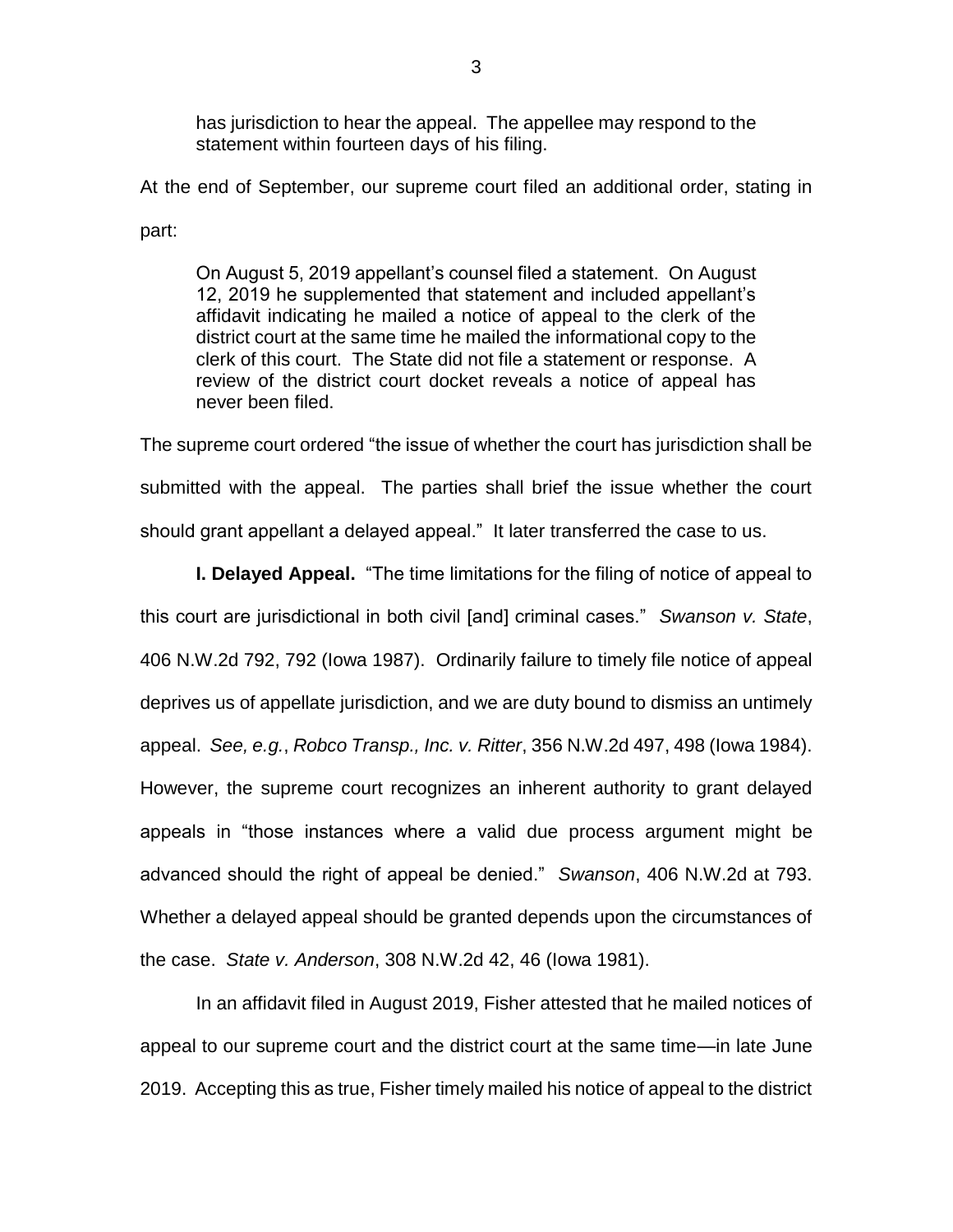court and "other circumstances beyond [his] control have frustrated an intention to appeal." *Swanson*, 406 N.W.2d at 792–93. For this reason, we grant Fisher's delayed appeal and proceed to the merits of his claim.

**II. Ineffective Assistance.** As he did to the district court, Fisher claims his trial counsel denied him effective assistance by allowing him to plead guilty without ensuring he was competent to enter the pleas. *See State v. Einfeldt*, 914 N.W.2d 773, 778 (Iowa 2018) ("[T]he conviction of an incompetent defendant violates due process."). When an applicant brings a claim of ineffective assistance, the burden is on the applicant to prove (1) counsel breached an essential duty by performing below the standard of a reasonably competent attorney and (2) prejudice resulted. *See Lamasters v. State*, 821 N.W.2d 856, 866 (Iowa 2012). The critical questions about a defendant's competency are whether the defendant had the ability to (1) appreciate the charges, (2) understand the proceedings, and (3) assist effectively in their defense. *State v. Edwards*, 507 N.W.2d 393, 395 (Iowa 1993).

The record in this case is not diminutive. The files from the three underlying cases combine for more than 1200 pages, and Fisher offered into evidence more than 400 pages of medical records at the PCR hearing (among other things). That being said, Fisher does not point to any evidence in the record that supports his claim he was incompetent at the time of his guilty pleas. Nor does he reference evidence from the record before us to show that a reasonable attorney would have realized Fisher needed to be evaluated for competency before the plea proceedings. *See id.* (listing factors to consider when determining whether the defendant should be evaluated for competency); *see also State v. Rieke*, 542 N.W.2d 577, 580 (Iowa Ct. App. 1995) ("A strong presumption exists that a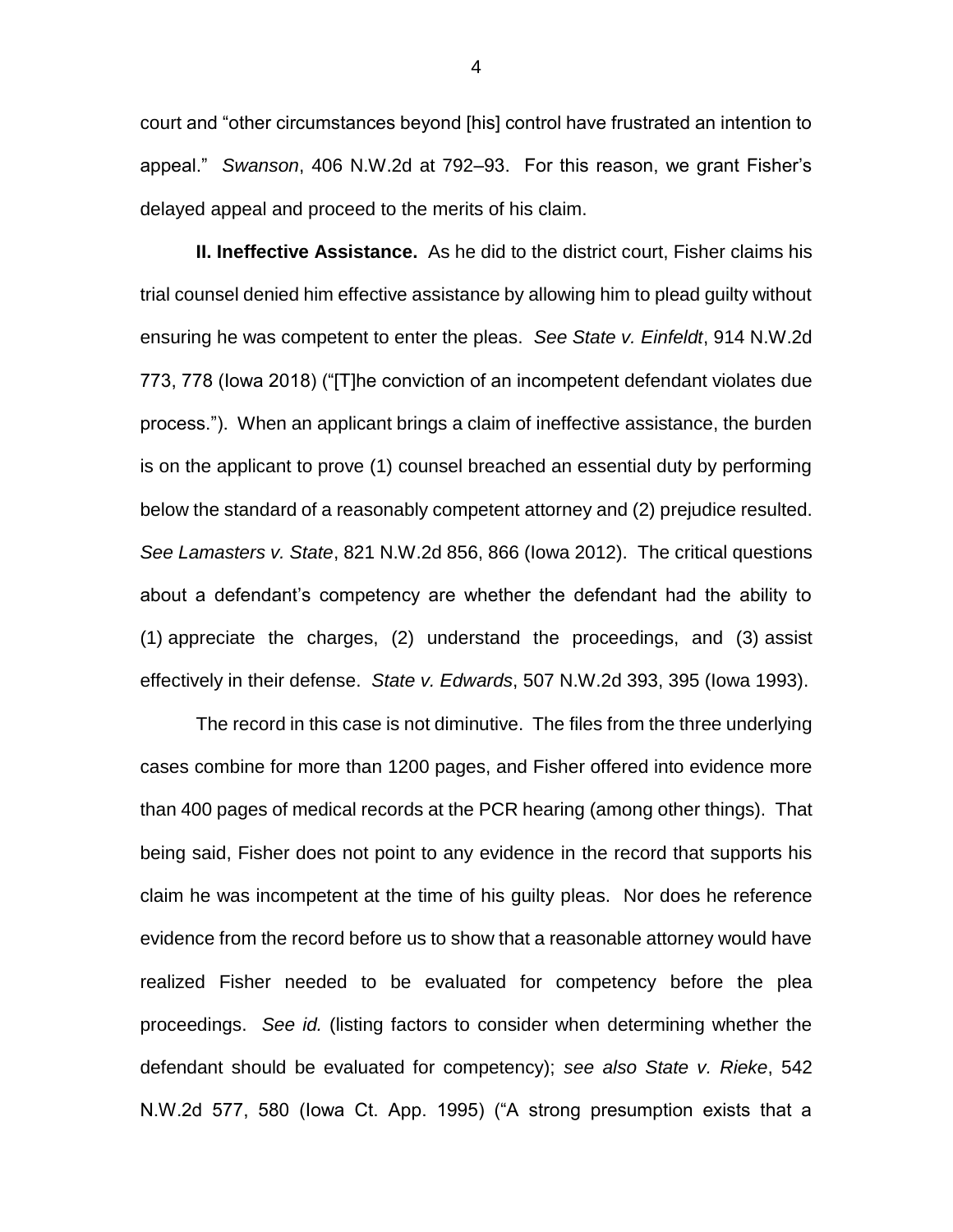defendant is competent to stand trial."). His argument on appeal is limited to the following:

Mr. Fisher would submit that based on the record at the time he entered into his guilty plea his attorney should have taken the extra precaution to have a trained professional examine his competency to stand trial or to enter a guilty plea before allowing him to proceed with his guilty plea. In short, the [d]efendant suffered from such a grave mental impairment because he was not allowed to take his medications while in the Polk County jail, he was not competent to either stand trial or to enter into a guilty plea. It was error for the postconviction court to rule otherwise.

"Our appellate rules of procedure and judicial restraint expect claims raised on appeal be specific." *Goode v. State*, 920 N.W.2d 520, 524 (Iowa 2018). As we have said many times before, we will not take it upon ourselves to comb the record for facts to support an appellant's argument.<sup>2</sup> *See Hyler v. Garner*, 548 N.W.2d 864, 876 (Iowa 1996).

Fisher's failure to include citations to the record waives any alleged error in the PCR court's determination he failed to prove his claim of ineffective assistance. *See Goode*, 920 N.W.2d at 524; *see also* Iowa R. App. P. 6.903(2)(g)(3) (requiring the argument section of an appellant's brief to include "[a]n argument containing the appellant's contentions and the reasons for them with citations to the authorities relied on and *references to the pertinent parts of the record*" (emphasis added)).

 $\overline{a}$ 

<sup>&</sup>lt;sup>2</sup> We acknowledge that Fisher's "statement of facts" section in his appellate brief includes a citation to the record for where we can find Fisher's testimony at the PCR hearing that he has been diagnosed with "bipolar [disorder], schizophrenia, psychotic, manic depression." "A history of mental illness standing alone, however, does not mean the defendant is incompetent." *Edwards*, 507 N.W.2d at 395.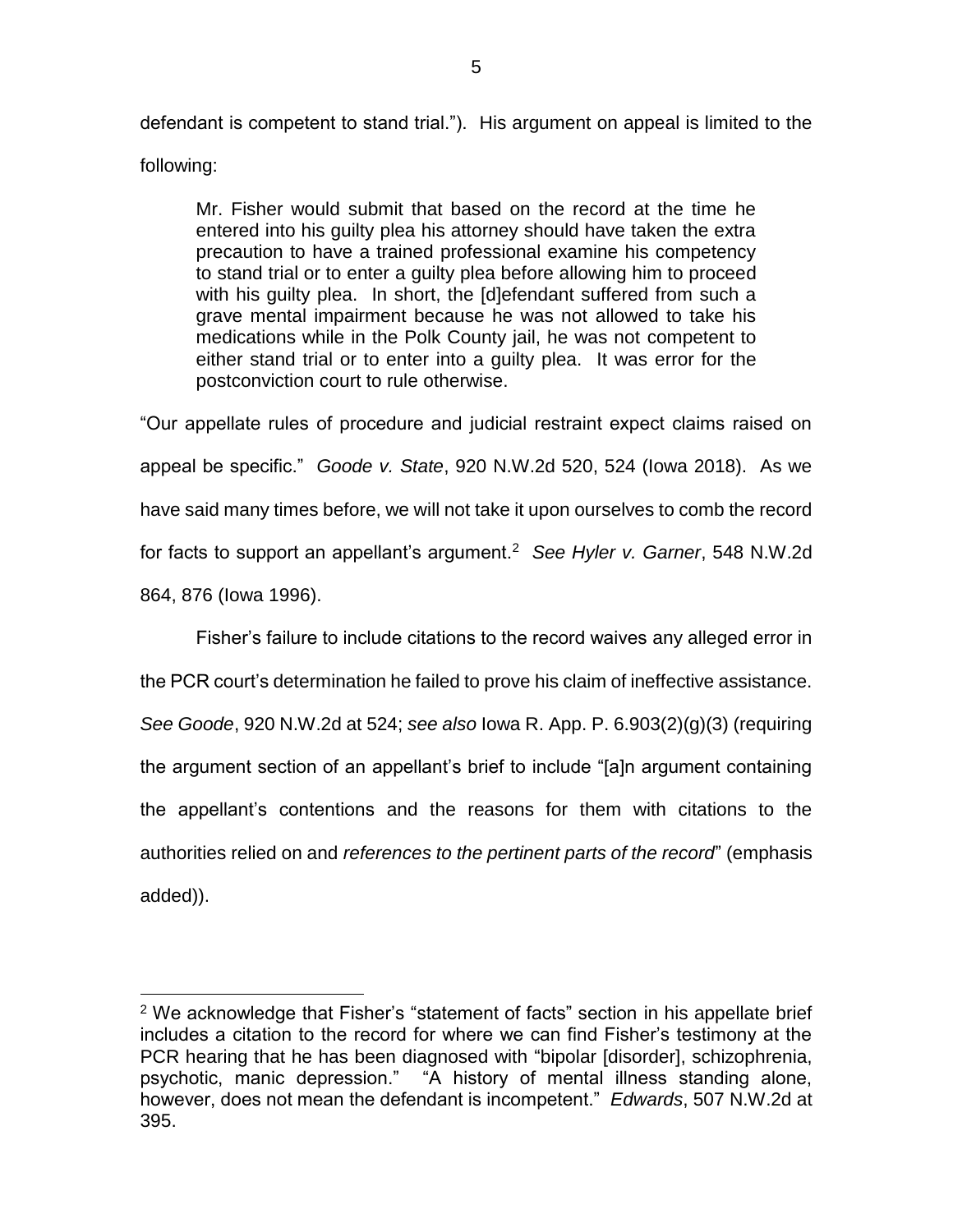**III. Actual Innocence.** Fisher maintains he is actually innocent of one of the five charges to which he pled guilty. In order to succeed on his claim, Fisher "must meet the demanding actual-innocence standard to prove the validity of [his or her] actual-innocence claims." *Dewberry v. State*, 941 N.W.2d 1, 5 (Iowa 2019) (alteration in original) (quoting *Schmidt v. State*, 909 N.W.2d 778, 793 (Iowa 2018)). To do so, he "must show 'by clear and convincing evidence that, despite the evidence of guilt supporting the conviction, no reasonable fact finder could convict the applicant.'" *Id.* at 5 (citation omitted).

At the PCR hearing, Fisher introduced into evidence a signed affidavit from Brendan McGuinness claiming he was the person who actually stole the vehicle, for which Fisher pled guilty to second-degree theft in FECR279054. McGuinness's affidavit was typed by a third party and states:

I Brendan McGuinness while high on drugs stole a Dodge Durango from the Family Dollar Store on East University in Des Moines, Iowa on July 13, 2014. I was chased by a man in another car. I crashed the Durango into a fence behind Titan Tire. I tried stealing the other vehicle that was chasing me but was stopped by the man who was chasing me. I then ran off to my friends house to get a ride out of the area.

I know a man is in prison because of my actions. This weighs heavy on my conscience. I take full responsibilities for my actions.

Like the district court, we are skeptical of this affidavit. At the time McGuiness signed it, he was serving a life sentence without the opportunity for parole following a conviction for first-degree murder, so he had little to lose by claiming he was the person who stole the vehicle. Additionally, when he was deposed as part of Fisher's PCR proceedings, McGuiness was unable or unwilling to discuss the underlying incident. The following exchange took place between the State and McGuinness: